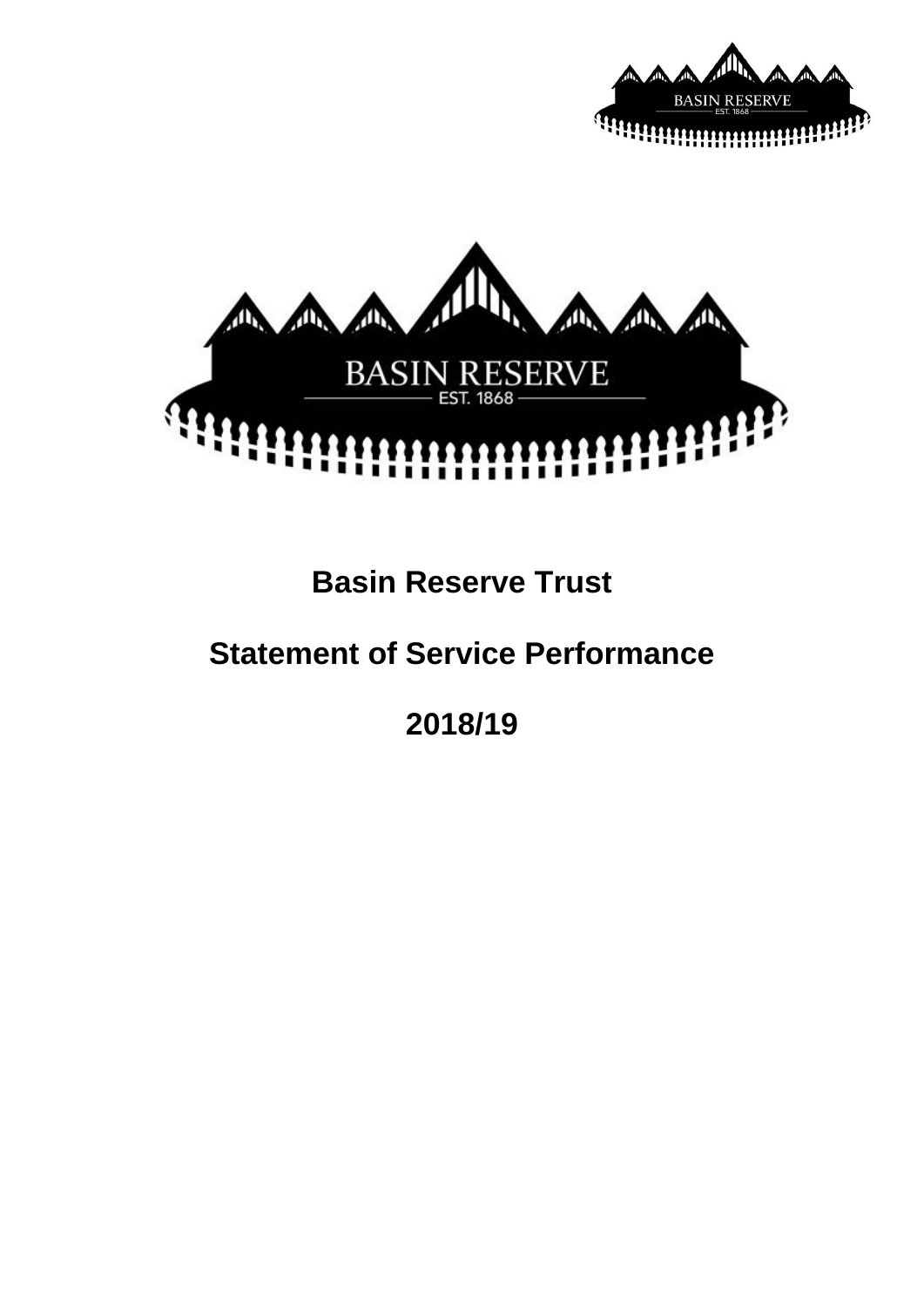# **Introduction**

The iconic Basin Reserve has a rich history. The first game of cricket was played at the Basin on 11 January 1868, making it is the oldest cricket ground in New Zealand. The ground not only hosts cricket games, but sporting fixtures of every variety. It has hosted national events and competitions including VE Day celebrations, Royal Tours, exhibitions, Scout jamborees, concerts and festivals. In 1998, the Basin Reserve was listed as a Heritage Area, becoming the first sports ground to receive such a designation and further enhancing its heritage significance. The Basin is also home to the [William](https://en.wikipedia.org/wiki/William_Wakefield_Memorial)  [Wakefield Memorial](https://en.wikipedia.org/wiki/William_Wakefield_Memorial) that was erected in 1882 and commemorates one of Wellington's founders, [William Wakefield.](https://en.wikipedia.org/wiki/William_Wakefield)

The Basin Reserve plays a role in assisting Wellington City Council to achieve the recreation and leisure participation aims signalled in the 2018-28 Ten Year Plan and the "Living WELL" Wellington Sport & Active Recreation Strategy. The redevelopment will reposition the Basin as New Zealand's premier cricket venue and help attract national and international events to Wellington.

The day to day management of the Basin Reserve is undertaken by Cricket Wellington under a management agreement with the Basin Reserve Trust (BRT). This Statement of Service Performance highlights the achievements of the Trust for the period July 2018 to June 2019.

# **Objectives**

The objectives of the trust are stated in the Trust Deed as agreed between the Wellington City Council and the BRT and are highlighted below:

- 1. to manage, administer, plan, develop, maintain, promote and operate the Basin Reserve for recreation and leisure activities and for the playing of cricket for the benefit of the inhabitants of Wellington
- 2. to establish a long-term policy for the further development of the Basin Reserve as a recreational facility and as a facility for the playing of cricket, other sports and as a venue for other community-based activities;
- 3. to enter into management agreements and other contracts that are necessary or desirable to achieve the objects of the Trust;
- 4. to promote and co-ordinate the raising of funds to assist the management, administration, maintenance planning, promotion and further development of the Basin Reserve;
- 5. generally, to do all acts, matters and things that the Trustees consider necessary or conducive to further or attain the objects of the Trust set out above for the benefit of the public of Wellington;
- 6. to operate as a successful undertaking, managed on a not-for-profit basis;
- 7. to preserve and enhance the significant and recognised heritage value of the Basin Reserve; to comply with all legislative and regulatory provisions relating to its operation and performance including statutory and general Council objectives for Council controlled organisations, and to acknowledge the Councils contribution where appropriate

# **2018/19 Highlights**

There were a number of significant highlights during the 2018/19 year, they include

- Over 100 Community Junior Club Rugby and Junior Girls Club Football Games
- A successful Beers at the Basin event, showing the best craft breweries, local wineries, street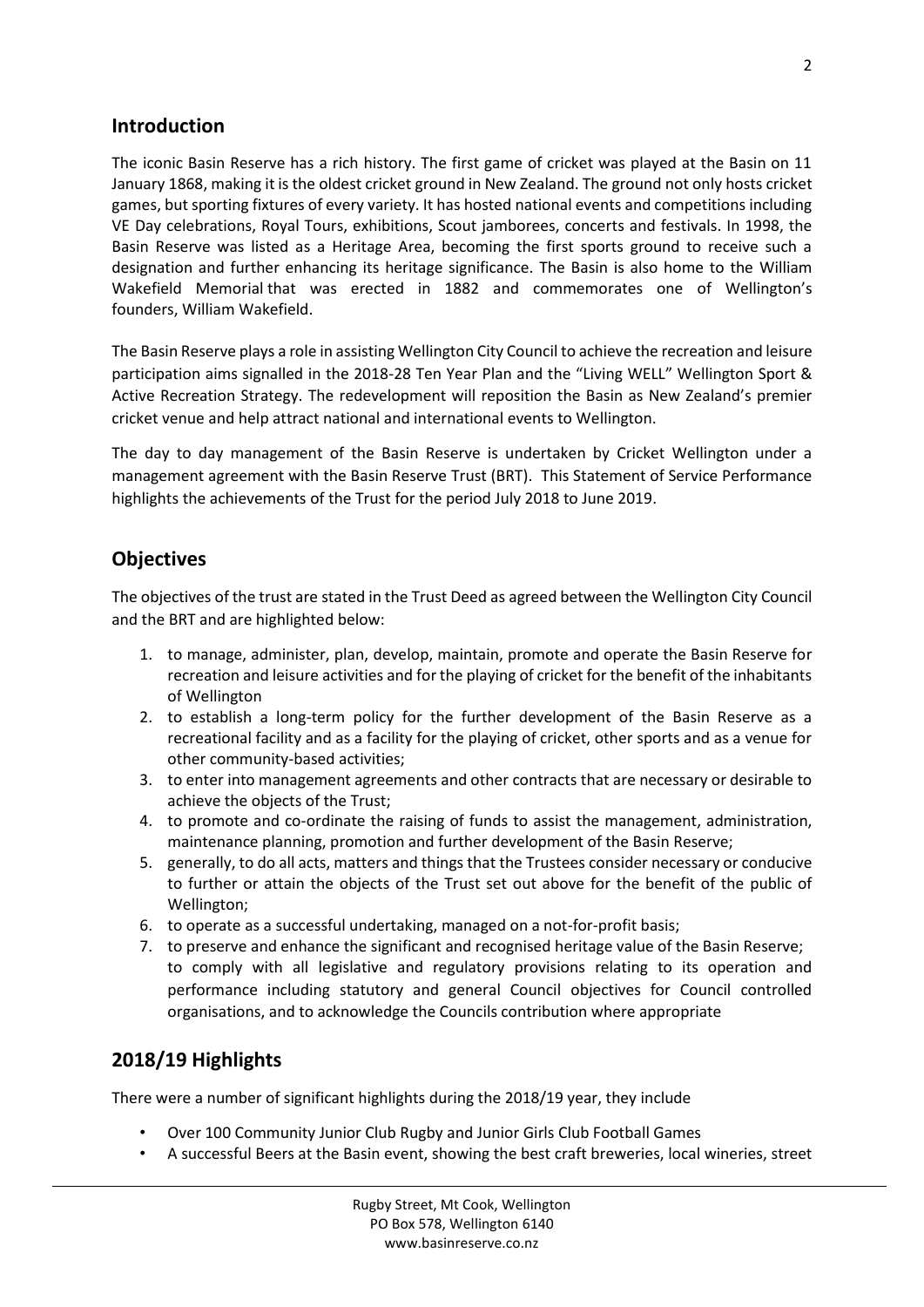food and music to a sold-out crowd of 5,800

- Blackcaps Test Matches vs Sri Lanka in December 2018 and Bangladesh in March 2019
- A wide range of corporate functions and conferences with 53 held throughout the year
- The Wellington City Council Vigil for the victims of the Christchurch Terror Attacks
- Super Smash men's and women's T20 double headers and the "Fill the Basin" event that attracted the largest crowd in the history domestic women's cricket and the largest men's crowd since 2011
- Night Noodle Markets attracting a crowd of approximately 80,000 people despite a very wet spell of weather

## **2018/19 Performance**

In-line with the objectives of the Trust Deed and the 2018/19 Statement of Intent the BRT performed well in 2018/19 exceeding the majority of its targets. The table below provides a comparison between 2018/19 targets and actuals.

| <b>Measure</b>                              | 2018/19 Targets | <b>2018/19 Actuals</b> |
|---------------------------------------------|-----------------|------------------------|
| <b>Community Events Days</b>                | 20              | 28                     |
| Cricket Events Days                         | 44              | 44                     |
| Other Sports Events Days                    | 20              | 25                     |
| Practice facility usage (Days)              | 100             | 100                    |
| <b>Functions</b>                            | 25              | 53                     |
| Numbers attending events                    | 41,000          | 134,858^               |
| Event Income (\$)                           | 234,800         | 258,282                |
| Council Operating Grant <sup>^</sup> (\$)   | 408,967         | 416,900                |
| Cash subsidy (grant) per<br>attendance (\$) | 9.97            | 3.09                   |

*^ The hosting of the WCC Vigil and the Night Noodle Markets significantly increased attendance* 

#### **Events Days, Practice Days and Functions**

The Basin Reserve continues to be a very well utilised sporting venue. In 2018/19, the Basin Reserve hosted 97 event days, 100 practise days and 53 functions. An overview of the wide range of events is outlined below;

#### *Other Sport Events*

In recent years the BRT has repositioned the Basin as a multi-sport venue providing year-round access to the community. Through a partnership with Wellington Rugby and Capital Football, 12 junior rugby and 12 junior girls football events were held during the winter months. Over 100 games were played with just under 5,000 children involved with many more parents and caregivers enjoying, from the side-lines, their children playing on the Basin Reserve.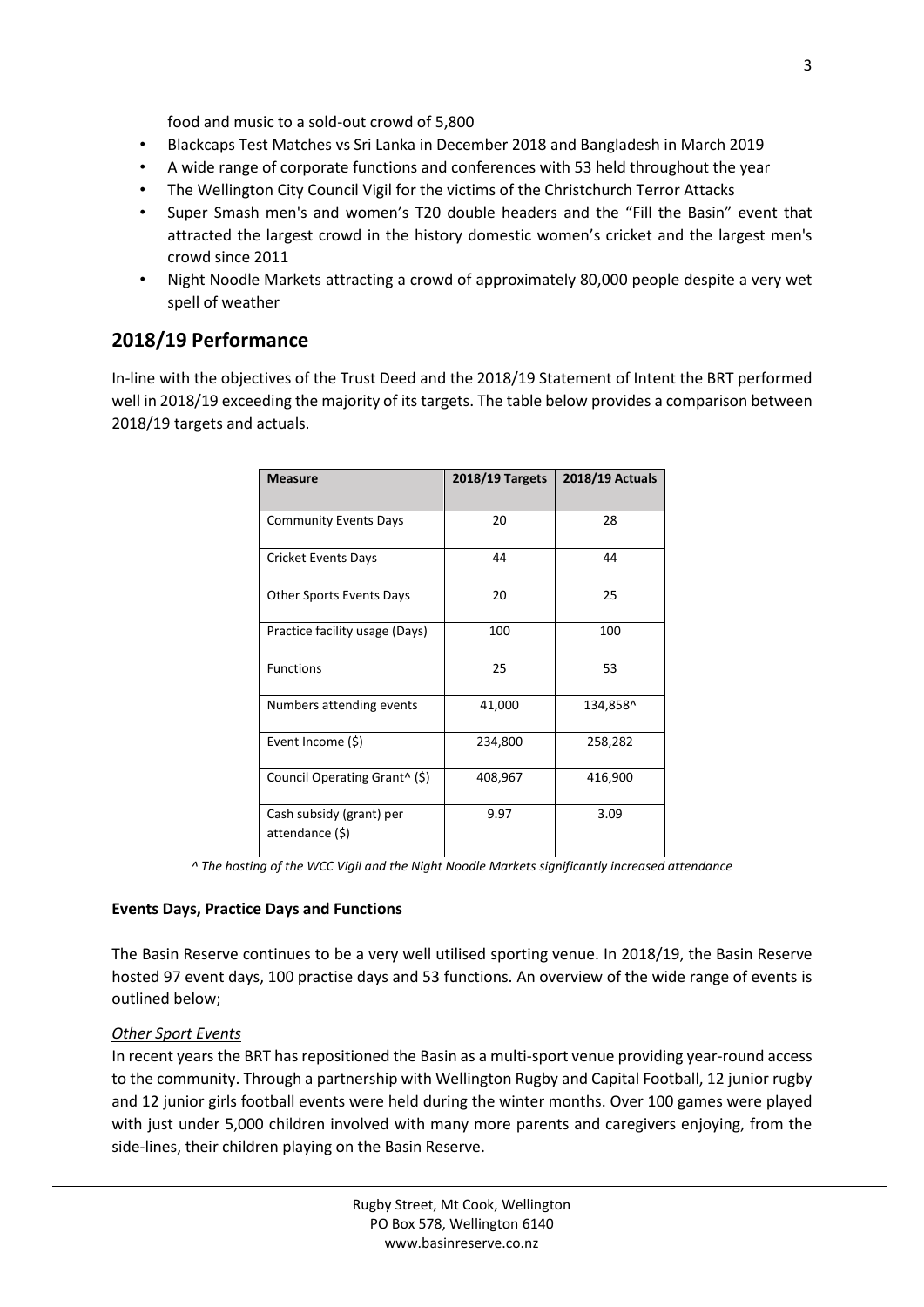On 8 December 2018 the Basin held the annual Scottish Night of Miles which featured 500 athletes.

#### *Community Events*

The BRT was pleased to be able to support the Wellington City Council vigil on 17 March 2019 for the victims of the Christchurch Terror Attacks. The Trust was approached about the opportunity to host the event nine hours before it was due to commence. With the support of the Council events team and Cricket Wellington the Trust was able to meet the Council's operational requirements for the vigil that saw approximately 12,000 people attend the Council's event to recognise those who lost their lives in the tragic events on 15 March.



*The Wellington City Council Vigil* 

The Beers at the Basin, a popular festival that showcases Wellington's craft beer industry, was held on 1 December 2018. This event is now an annual feature on the BRT's event calendar attracting a sellout crowd of 5,800 people.



*Beers at the Basin* 

The BRT continues to support its local community with use of the ground enabling neighbouring school's cross-country events to take place. A wide range of community cricket events were also held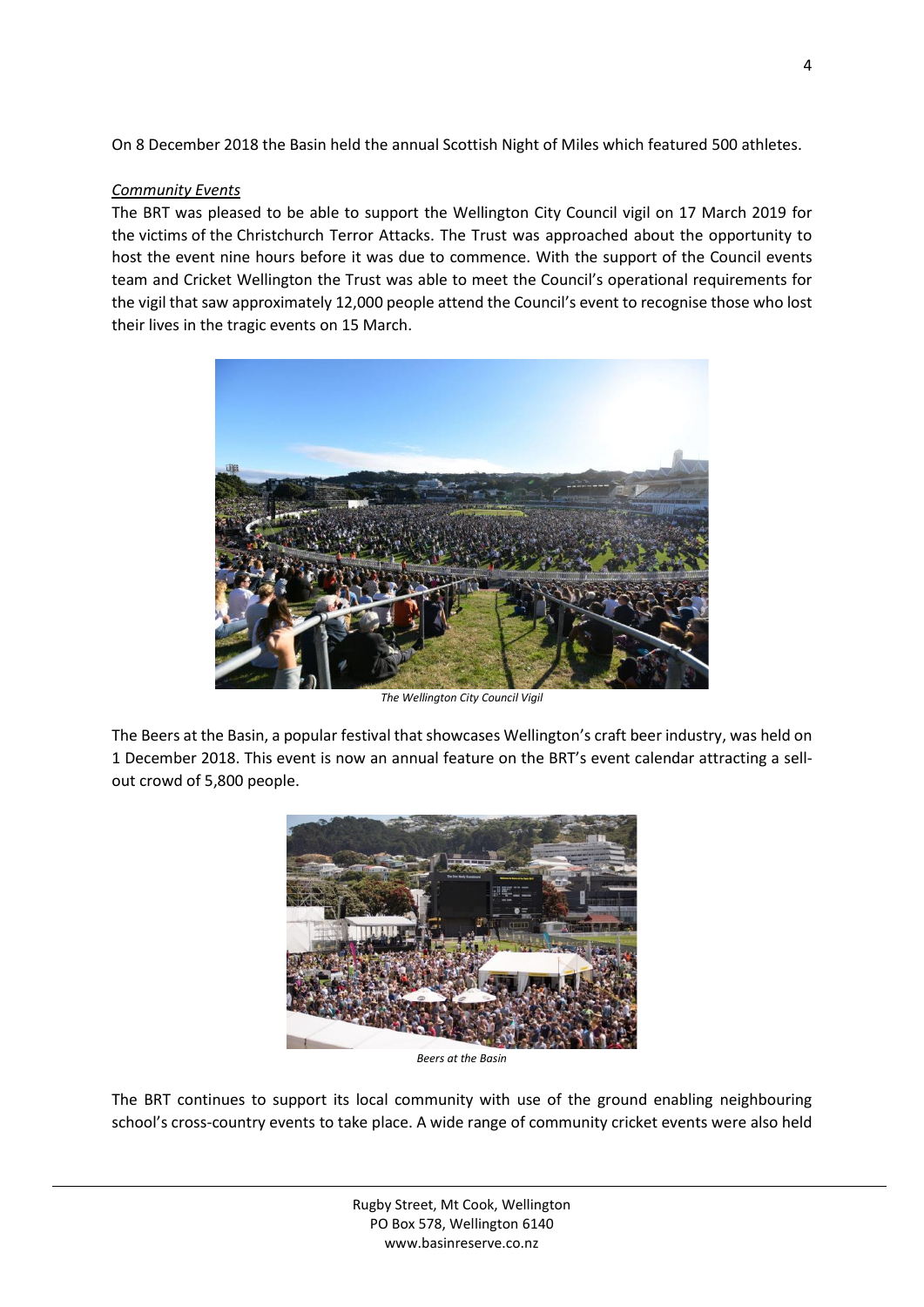including the boys and girls Primary School and Secondary School finals, Governor Generals XI game and junior cricket field days.

## *Domestic Cricket*

As the home of Cricket Wellington and the home ground of the Wellington Firebirds in the Plunket Shield, Ford Trophy and Men's Super-Smash, as well as the Wellington Blaze in the Hallyburton Johnston Shield and Women's Super-Smash, the Basin Reserve features a busy schedule of games and practise days. In total 34 games of Domestic Cricket were held in 2018/19 and 100 practise days.

A key feature of the 2018/19 season was the Super Smash men's and women's double headers. Cricket Wellington also delivered a hugely successful "Fill the Basin" event on 6 January 2019 that attracted the largest crowd in the history domestic women's cricket and the largest men's crowd since 2011 (outside of finals). The day showcased the Basin to a wide audience and attracted the largest television viewing audience of the 2018/19 Super Smash season.



## *International Cricket*

The Basin Reserve hosted two Blackcaps Test Matches. This included the first Test of the New Zealand summer vs Sri Lanka, 15 – 19 December. The Basin pitch received a good rating from the International Cricket Council (ICC) and a strong crowd of 10,877 attended over four days (one day was lost to rain). The second game saw the Blackcaps beat Bangladesh in the second Test Match of the series, held from 8 – 12 March. The Basin pitch again received a good rating from the ICC and New Zealand Cricket was happy with the event delivery and venue presentation for both Test matches.

## *Functions*

The BRT has contracted Black and Gold Events (a division of the Wellington Hospitality Group) to manage and promote the recently refurbished Norwood Room and Long Room in the RA Vance Stand as a venue for conferences, meetings, weddings, celebrations, Christmas functions and team building workshops. In total 53 functions were held in 2018/19.

## **Basin Reserve Redevelopment**

Key redevelopment projects that were progressed in 2018/19 include;

- Completion of the northern entrance enhancing the entry to the Basin Reserve and improving spectator safety whilst also providing a functional area for the sale of food and beverage
- Completion of the players pavilion providing world class player viewing and changing facilities

5